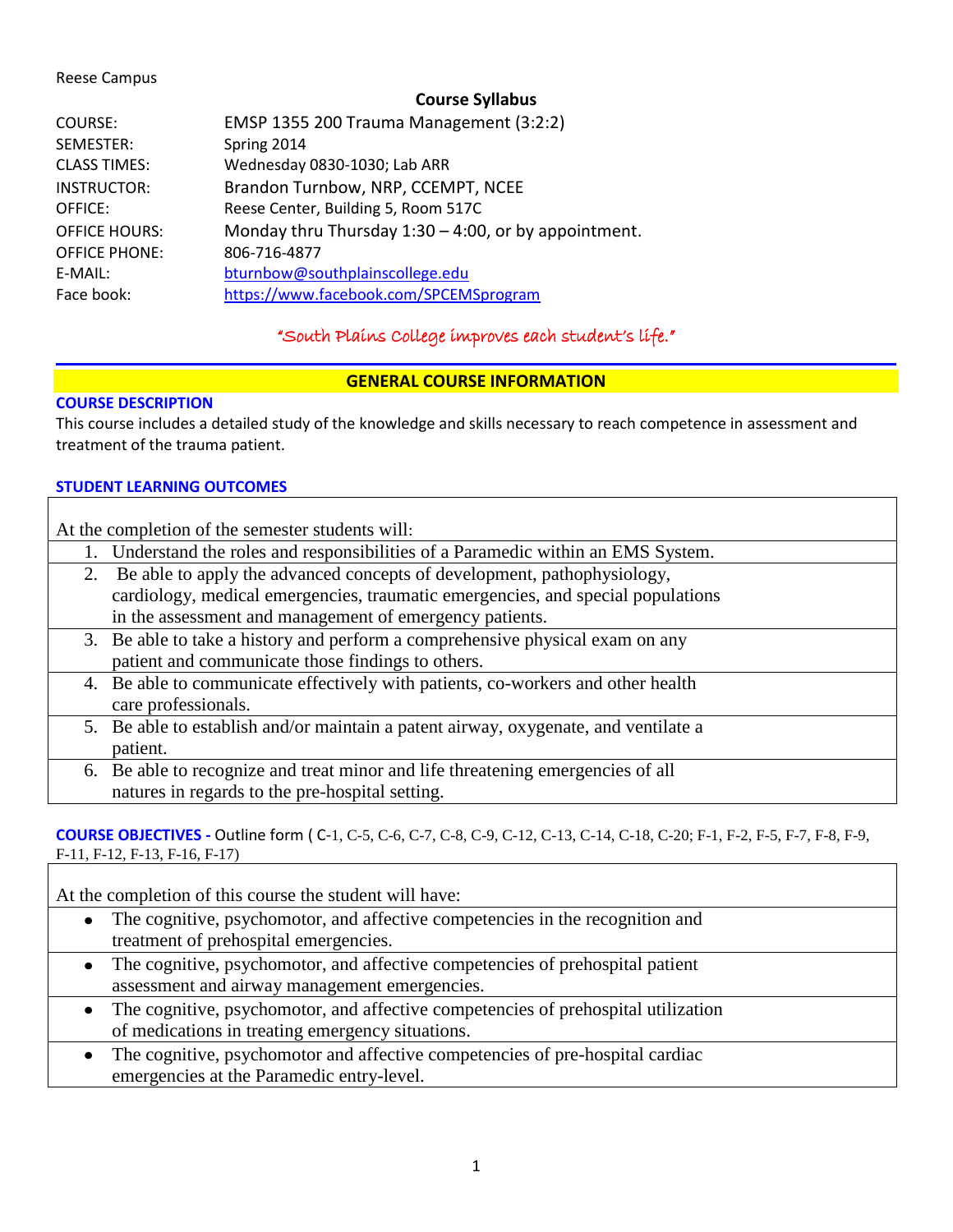#### **EVALUATION METHODS**

Computer-based exams, written exams, written assignments, quizzes, and other projects as assigned.

#### **ACADEMIC INTEGRITY**

It is the aim of the faculty of South Plains College to foster a spirit of complete honesty and a high standard of integrity. The attempt of any student to present as his or her own any work which he or she has not honestly performed is regarded by the faculty and administration as a most serious offense and renders the offender liable to serious consequences, possibly suspension.

**Cheating** - Dishonesty of any kind on examinations or on written assignments, illegal possession of examinations, the use of unauthorized notes during an examination, obtaining information during an examination from the textbook or from the examination paper of another student, assisting others to cheat, alteration of grade records, illegal entry or unauthorized presence in the office are examples of cheating. Complete honesty is required of the student in the presentation of any and all phases of coursework. This applies to quizzes of whatever length, as well as final examinations, to daily reports and to term papers.

**Plagiarism** - Offering the work of another as one's own, without proper acknowledgment, is plagiarism; therefore, any student who fails to give credit for quotations or essentially identical expression of material taken from books, encyclopedias, magazines and other reference works, or from themes, reports or other writings of a fellow student, is guilty of plagiarism.

#### **VARIFICATION OF WORKPLACE COMPETENCIES**

Paramedics are expected to know how to read a cardiac monitor and provide treatment based on their training. **SCANS and FOUNDATION SKILLS**

Refer also to Course Objectives. Scans and Foundation Skills attached

| <b>SPECIFIC COURSE INFORMATION</b>                            |                         |                      |  |  |  |  |
|---------------------------------------------------------------|-------------------------|----------------------|--|--|--|--|
| <b>TEXT AND MATERIALS</b><br><b>TEXTBOOK</b>                  | <b>Publisher</b>        | ISBN#                |  |  |  |  |
| Paramedic Care: Principals& Practice, Volume 5, Trauma/       | <b>BRADY</b>            | ISBN 0-13-211233-7   |  |  |  |  |
| Prehospital Trauma Life Support                               | Elsevier                | 9780323065023        |  |  |  |  |
| <b>Additional Items That Must Be Purchased Each Semester:</b> |                         |                      |  |  |  |  |
| SPC EMS Program Policy & Clinical Handbook<br><b>FISDAP</b>   | <b>SPC Program Copy</b> | <b>SPC</b> Bookstore |  |  |  |  |
|                                                               |                         |                      |  |  |  |  |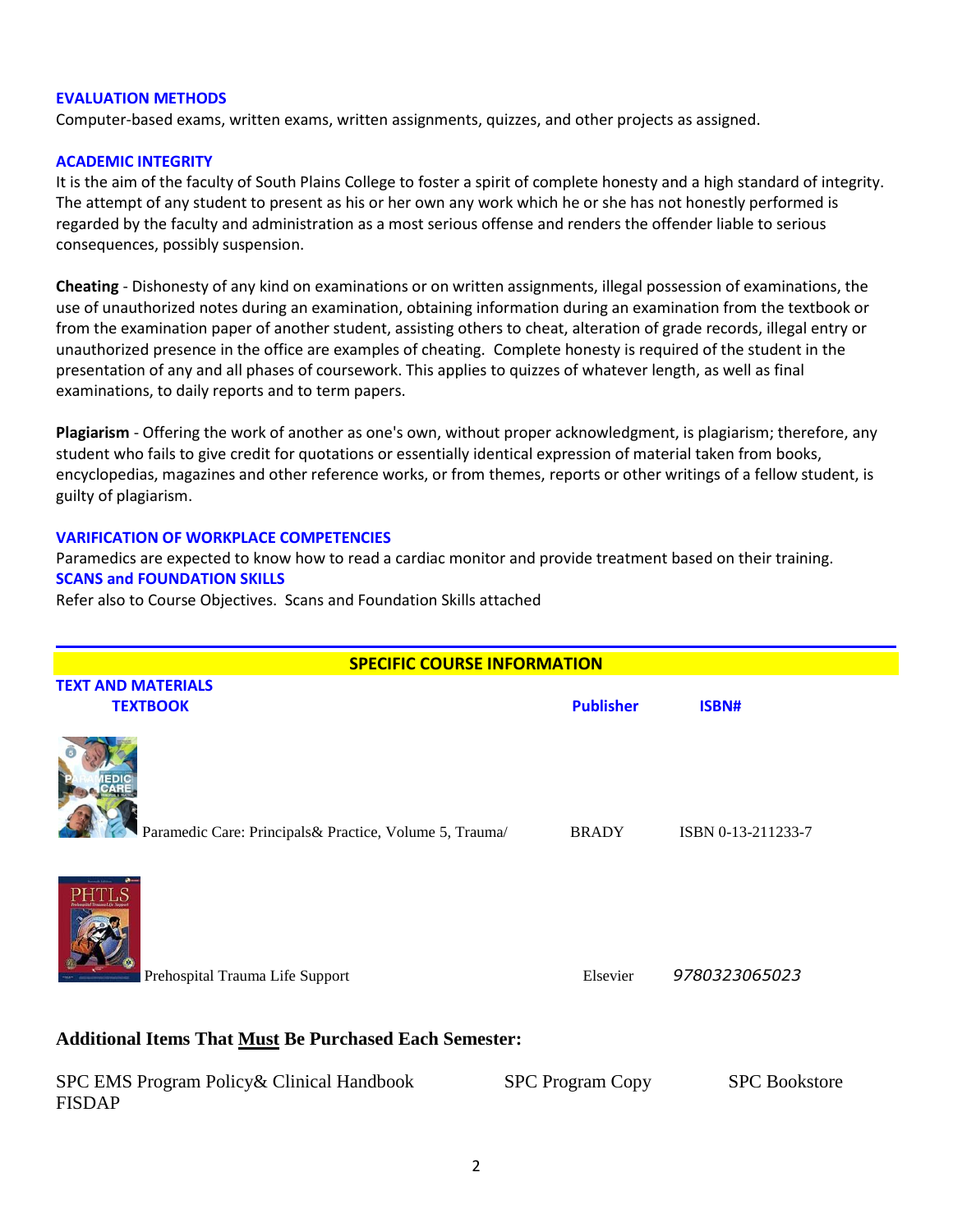



EMS Pocket Field Guide, ALS Version InforMed Co. ISBN#: 9781890495329

#### **ADDITIONAL CLASSROOM ITEMS**

Students should come to class prepared with pens, pencils, and a spiral notebook for taking notes or completed quizzes or assignments in class. Students should be prepared to take notes over lecture material if they choose.

#### **ATTENDANCE POLICY (\*READ CAREFULLY)**

"Punctual and regular class attendance is required of all students attending South Plains College. There are no excused absences. Students are responsible for all class work covered during absences from class, even in cases in which they are able to satisfy the instructor that the absence was unavoidable." (*South Plains College Student Guide, 2011-2012, pp.20*)

"Whenever absences become excessive and, in the instructor's opinion, minimum course objectives cannot be met due to absences, the student should be withdrawn from the course." (*South Plains College General Catalog, 2011-2012, pp.20*)

**Due to the importance of the emergency medical information being taught, the instructor of this course defines excessive absences as missing the 3rd class day (or having equivalent tardies) in a course section. A student who meets this criteria will be administratively dropped from the course by the instructor.** 

- Tardies: (Definition): arriving any time after the class has started or not returning from an approved break after class has started.
- Two tardies will be considered missing one class day and counted as such.
- Work schedule is not an excuse for missing class.
- Any exceptions to this policy must be discussed on an individual basis with the course instructor and the EMS Program Director. (i.e. – student hospitalization, immediate family member death, etc.)

#### **ASSIGNMENT POLICY**

All assignments must be completed by the assigned due date. Late and/or incomplete work will not be accepted and a grade of zero will be recorded. Assignments, quizzes, exams, and skills that are missed due to an unexcused absence may not be made up. See the instructor for more specific information.

#### **COMPUTER USAGE**

As computer technology in the field of emergency medical services continues to become more popular, computers will be used in this course for several assignments. All students have access to computers and printers on the South Plains College Reese campus. Students will be expected to utilize computers to access assignments and classroom resources. All registered students are supplied with a working email account from South Plains College. In order to take exams, students must have their user name and password.

**ALL STUDENTS ARE EXPECTED TO KNOW THEIR SPC STUDENT USER NAME AND PASSWORD.**

#### **COMPUTER LAB USAGE**

The computer lab(s) on campus may be used by students during scheduled open hours or as assigned by an instructor. Printer paper will not be provided by SPC EMS department for students to print materials but students may seek assistance from faculty to request lab paper from the college if needed. Lack of computer lab paper is not an excuse for not having homework assignments, skills lab sheets, or any other required documents. Students should come prepared for class.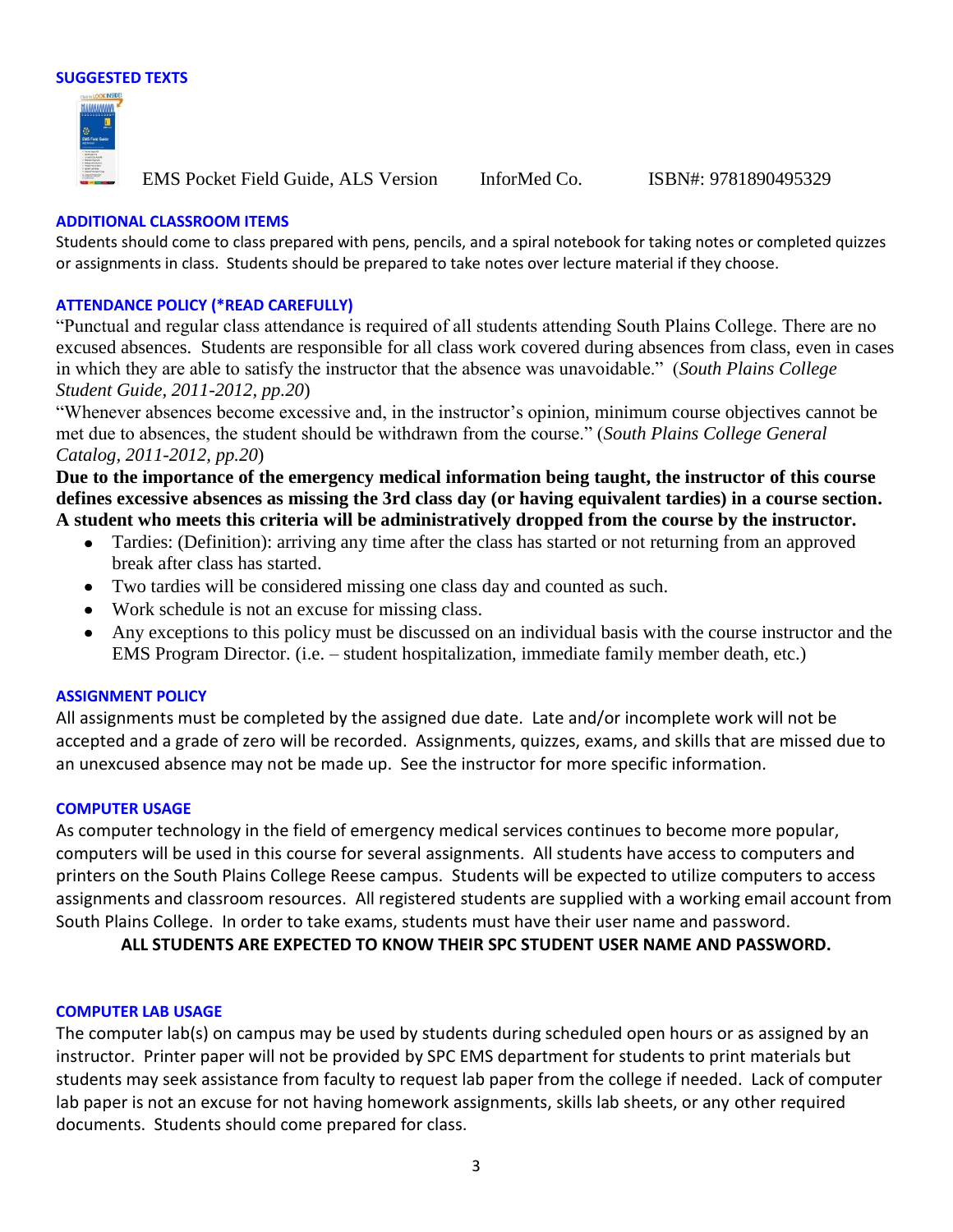## **EXAMS**

The majority of student 'written' exams will be administered via computer to prepare them for the National Registry exam and some exams will be handwritten which will encourage memory and mastery of the material. Students should practice proper spelling and grammar when answering a written exam. Additionally, many exam questions will be constructed in the same manner as national registry questions, allowing students to prepare for that testing format.

- **There is only one retest on the Final Exam. There are no retests for Modular Exams**.
- Students requesting a re-test must contact the instructor and schedule a time to come to the Reese campus to take the test.
- Students are required to make a 75% on the final exam or the student must re-take the course.
- A re-test on the final may be offered to the student automatically if they have a clean behavior record for the overall program, i.e.: no absences, tardies, or previously failed exams.
- If they have any of the above, they may go before a committee of the medical director, the Allied Health Chairperson, a counselor, and others to get a decision. – the committee will decide whether the student is eligible for a exam re-take or course re-take.
- The majority of exams are administered in a campus computer lab which must be reserved by the  $\bullet$ instructor in advance. Students are expected to arrive on time to exams and complete the exams within the time frame allowed.
- If for any reason the Blackboard exam malfunctions and you are not able to continue a paper copy will be offered.

## **GRADING POLICY**

A minimum of 75% on all exams and assignments is required to receive a passing grade for that exam or assignment. Students must earn an overall grade of 75% or better for each course section to pass that section.

## **Final semester grades will be based on the following:**

| Homework                   | 10% |
|----------------------------|-----|
| Quizzes                    | 10% |
| Participation (Class/Lab)  | .5% |
| <b>Case Review Project</b> | 5%  |
| <b>Modular Exams</b>       | 40% |
| <b>Final Exam</b>          | 30% |

| Grading Scale: 90-100 | А  |
|-----------------------|----|
| 80-89                 | B  |
| 75-79                 | C  |
| 70-74                 | D  |
| 69 or Below           | -F |

#### **COURSE COMPLETION CERTIFICATE**

Please refer to the most current version of the SPC EMS Program Handbook for eligibility details.

#### **CASE REVIEW PROJECT**

In order to stay current with local EMS practices, students will be required to attend one regional case review and report on their findings. The grading rubric and further detail will be provided to the students at the start of this course.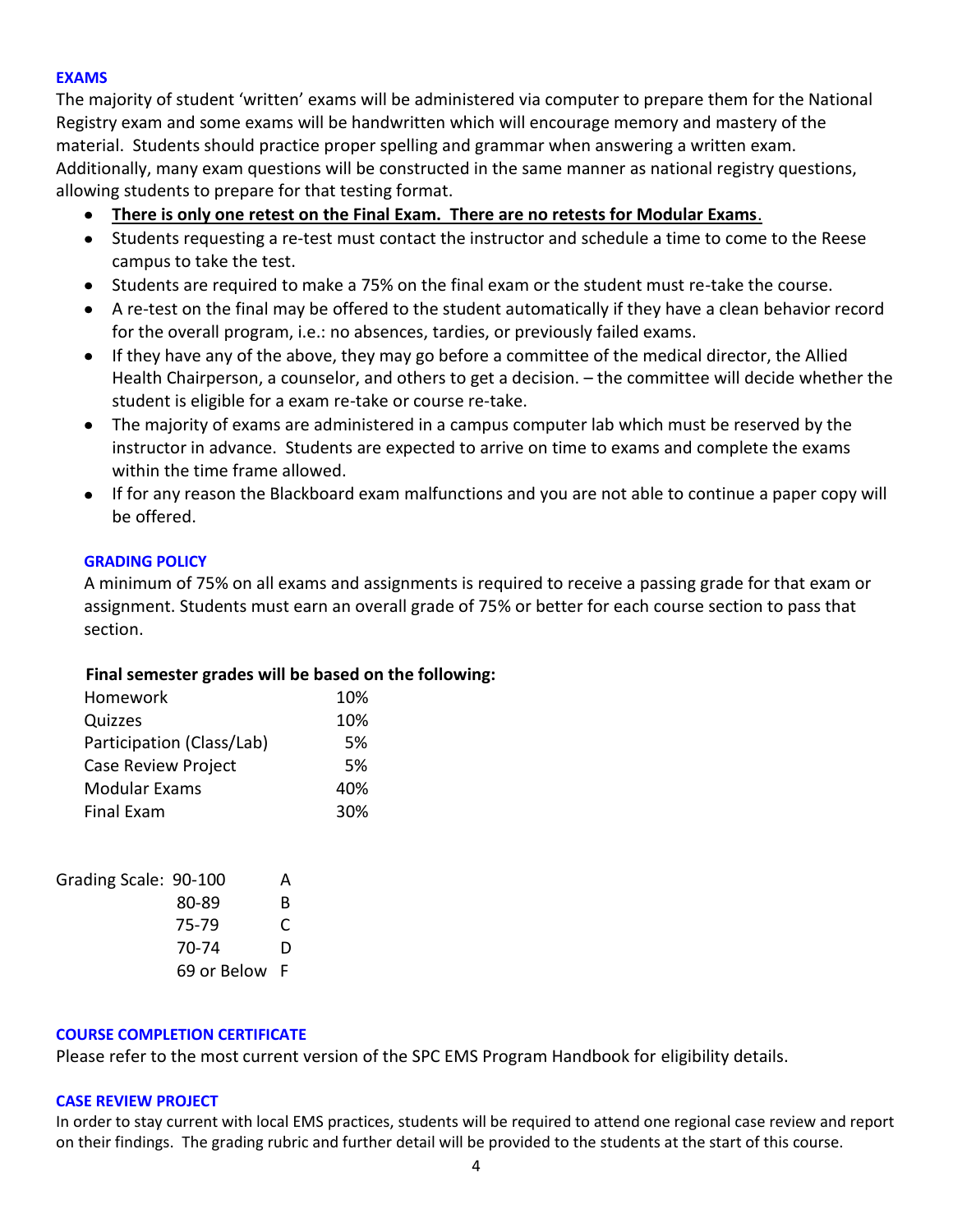#### **COMMUNICATION POLICY**

Electronic communication between instructor and students in this course will utilize the South Plains College "My SPC" and email systems. I will utilize text messaging and you may communicate with me this way also. The instructor will not initiate communication using private email accounts. Students are encouraged to check SPC email on a regular basis each week of class. Students will also have access to assignments, web-links, handouts, and other vital material which will be delivered via the classroom website. Any student having difficulty accessing the classroom website or their email should immediately contact their instructor for direction. The instructor will work with any student to ensure the student has access to a computer on campus and can obtain the needed class content that is located on the course website.

#### **STUDENT CONDUCT**

Students in this class are expected to abide by the standards of student conduct as defined in the SPC Student Guide pages 10-15.

#### **SPECIAL REQUIREMENTS (\*Read Carefully)**

- Students must present a signed original hardcopy of each of the following: syllabus signature page, SPC  $\bullet$ EMS Program Handbook signature page, SPC EMS Clinical Handbook signature page, & Student Guide signature page. **These signature pages are due by Thursday of the first week of classes.**
- **Cell Phones** Cell phones are to be turned OFF or silenced during scheduled class periods. **Text messaging is not allowed during scheduled class/lab times.** Cell phones are to be used outside the classroom or lab only on designated breaks. Students are not allowed to have cell phones on their person during exams.
- **Class Dress Code –** Due to the environment of the scheduled lab dates, students are required to wear  $\bullet$ the following:
	- **a. Jeans**
	- **b. Closed toed shoes or boots**
	- **c. Collared shirt or T-shirt**
	- **d. Watch with a second hand**
	- **e. Stethoscope (For Labs)**

**WHAT NOT TO WEAR: hats, flip-flops, shorts, torn jeans, low cut blouses, private EMS uniforms.**

- **These guidelines are for your protection due to the nature of the EMS environment and the amount of lifting and moving that will take place in the lab.**
- **If you are employed by a local or regional EMS service, do not wear your uniform, badge, pager, or radio to class as this causes distractions from the teaching environment.**

#### **BLACKBOARD**

**Blackboard is an e-Education platform designed to enable educational innovations everywhere by connecting people and technology. This educational tool will be used in this course throughout the semester.** 

#### **FACEBOOK**

The EMS Program has a Facebook page at https://www.facebook.com/SPCEMSprogram In addition to the South Plains College website; this Facebook page will be used to keep students up-to-date on program activities, weather delays, South Plains College announcements and will help with program recruitment. "Liking" the South Plains College EMS Program Facebook page is not mandatory, nor are personal Facebook accounts, in order to access this page.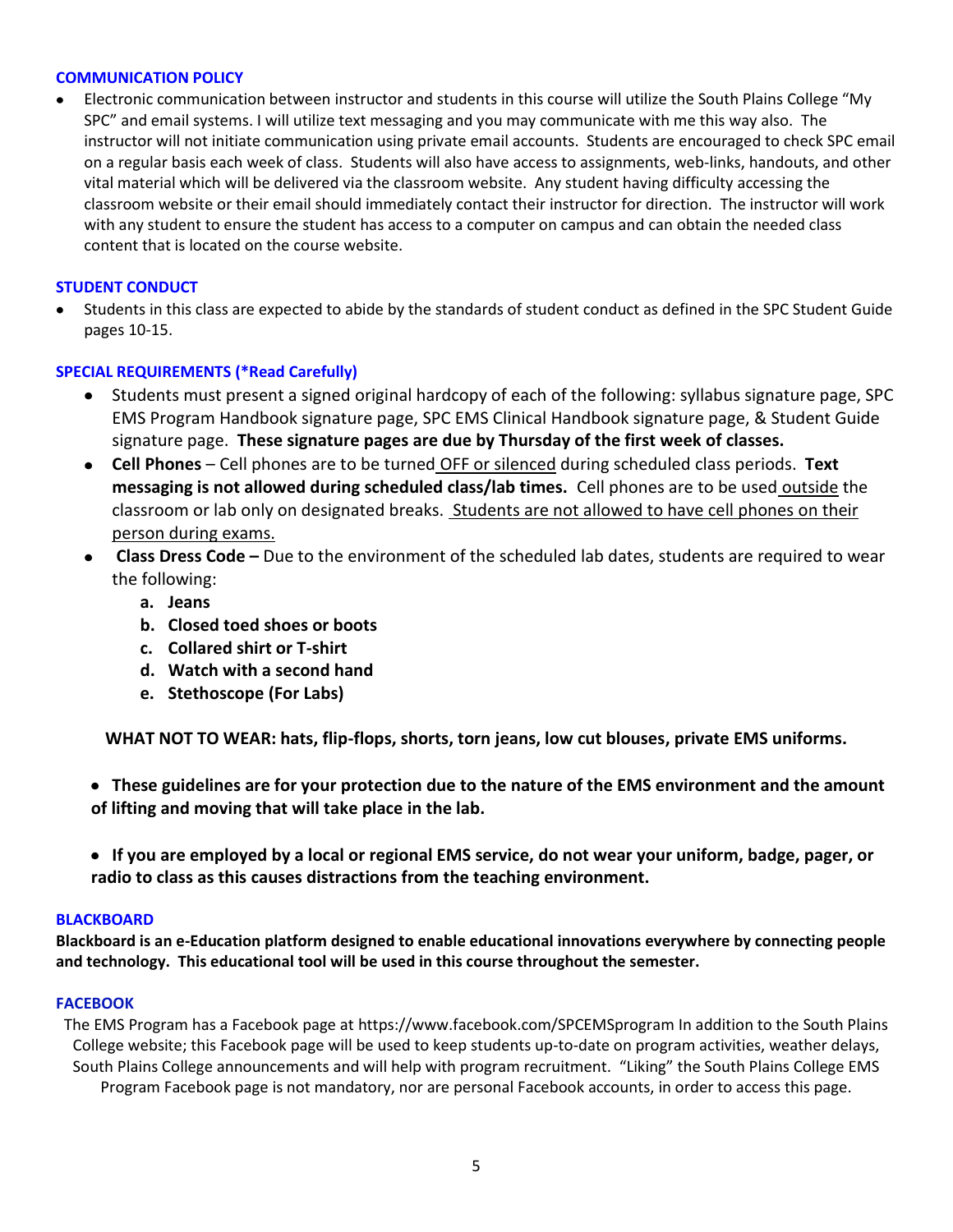#### **COURSE DISCLAIMER**

Working with the public in emergency situations is stressful and requires a mentally tough individual to provide medical care in the prehospital environment. This course is designed to teach students about realworld situations the EMT – Paramedic may potentially encounter in the 'field' while managing patient care. **In order to better prepare students for a career in the Emergency Medical Services profession, there will be times during this course where students will be exposed to training scenarios and situations that will be unpleasant to the average college student. If the student does not feel they can tolerate this type of learning environment, they should discuss this with me immediately before continuing the course.**

Brandon Turnbow, NRP, CCEMTP. NCEE EMS Educator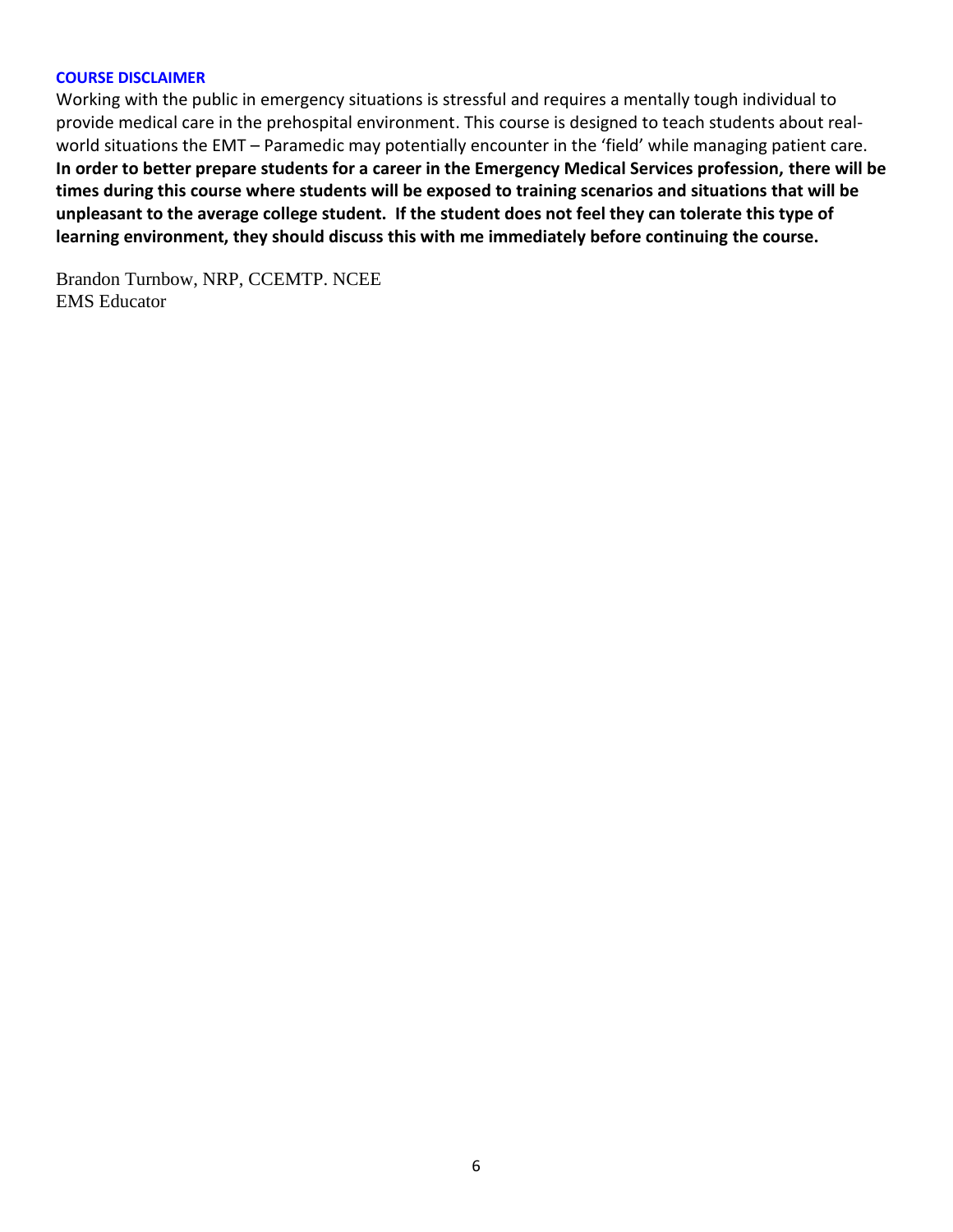# **COURSE OUTLINE**

## **South Plains College Allied Health Division EMS Programs 1355.200 Trauma Management**

**Spring 2014**

| <b>Class</b>       | <b>Time</b>   | <b>Room</b>                              | <b>Date</b> | Day       | <b>Content Area</b>                            | <b>Chapters</b>                                |
|--------------------|---------------|------------------------------------------|-------------|-----------|------------------------------------------------|------------------------------------------------|
| Class 1            | 0830-<br>1220 | 513                                      | 1.15.14     | Wednesday | <b>Trauma and Trauma</b><br>Systems            | Chapter 1<br>Volume 5                          |
| Class 2            | 0830-<br>1220 | 513                                      | 1.22.14     | Wednesday | <b>Blunt Trauma and</b>                        | Chapter 2<br>Volume 5                          |
| Class 3            | 0830-<br>1220 | Computer<br>Lab<br>8 <sub>k</sub><br>513 | 1.29.14     | Wednesday | <b>EXAM</b><br><b>Penetrating Trauma</b>       | Chapters 1-2<br>Chapters 3<br>Volume 5         |
| Class 4            | 0830-<br>1220 | 513                                      | 2.5.14      | Wednesday | Hemorrhage and<br>Shock                        | Chapter 4<br>Volume 5                          |
| Class 5            | 0830-<br>1220 | Computer<br>Lab<br>8 <sub>k</sub><br>513 | 2.12.14     | Wednesday | Exam<br>Soft Tissue Trauma                     | Chapter 3-4<br>Chapter 5<br>Volume 5           |
| Class 6            | 0830-<br>1220 | 513                                      | 2.19.14     | Wednesday | <b>Burn Trauma</b>                             | Chapter 6<br>Volume 5                          |
| Class <sub>7</sub> | 0830-<br>1220 | Computer<br>Lab<br>8 <sub>k</sub><br>513 | 2.26.14     | Wednesday | Exam<br>Orthopedic Trauma                      | $5-6$<br>Chapter 7<br>Volume 5                 |
| Class 8            | 0830-<br>1220 | 513                                      | 3.5.14      | Wednesday | <b>Thoracic Trauma</b>                         | Chapter 8<br>Volume 5                          |
| Class 9            | 0830-<br>1220 | Computer<br>Lab<br>8 <sub>k</sub><br>513 | 3.12.14     | Wednesday | <b>EXAM</b><br><b>Abdominal Trauma</b>         | Chapter7-8<br>Chapter 9<br>Volume 5            |
| <b>No Class</b>    |               |                                          | 3.19.14     | Wednesday | <b>Spring Break</b>                            |                                                |
| Class 10           | 0830-<br>1220 | 513                                      | 3.26.14     | Wednesday | Head, Face, Neck, &<br><b>Spinal Trauma</b>    | Chapter 10                                     |
| Class 11           | 0830-<br>1220 | Computer<br>Lab<br>&<br>513              | 4.02.14     | Wednesday | Exam<br>Nervous System<br>Trauma               | <b>Chapters 9-10</b><br>Chapter 11<br>Volume 5 |
| Class 12           | 0830-<br>1220 | 513                                      | 4.09.14     | Wednesday | Environmental<br>Trauma                        | Chapter 12<br>Volume 5                         |
| Class 13           | 0830-<br>1220 | Computer<br>Lab<br>&<br>513              | 4.16.14     | Wednesday | Exam<br>Special<br>Considerations in<br>Trauma | Chapter 11-12<br>Chapter 13<br>Volume 5        |
| Class 14           | 0830-<br>1220 | Center for<br>Clinical<br>Excellence     | 4.23.14     | Wednesday | <b>Trauma Scenarios</b>                        | Sim Lab                                        |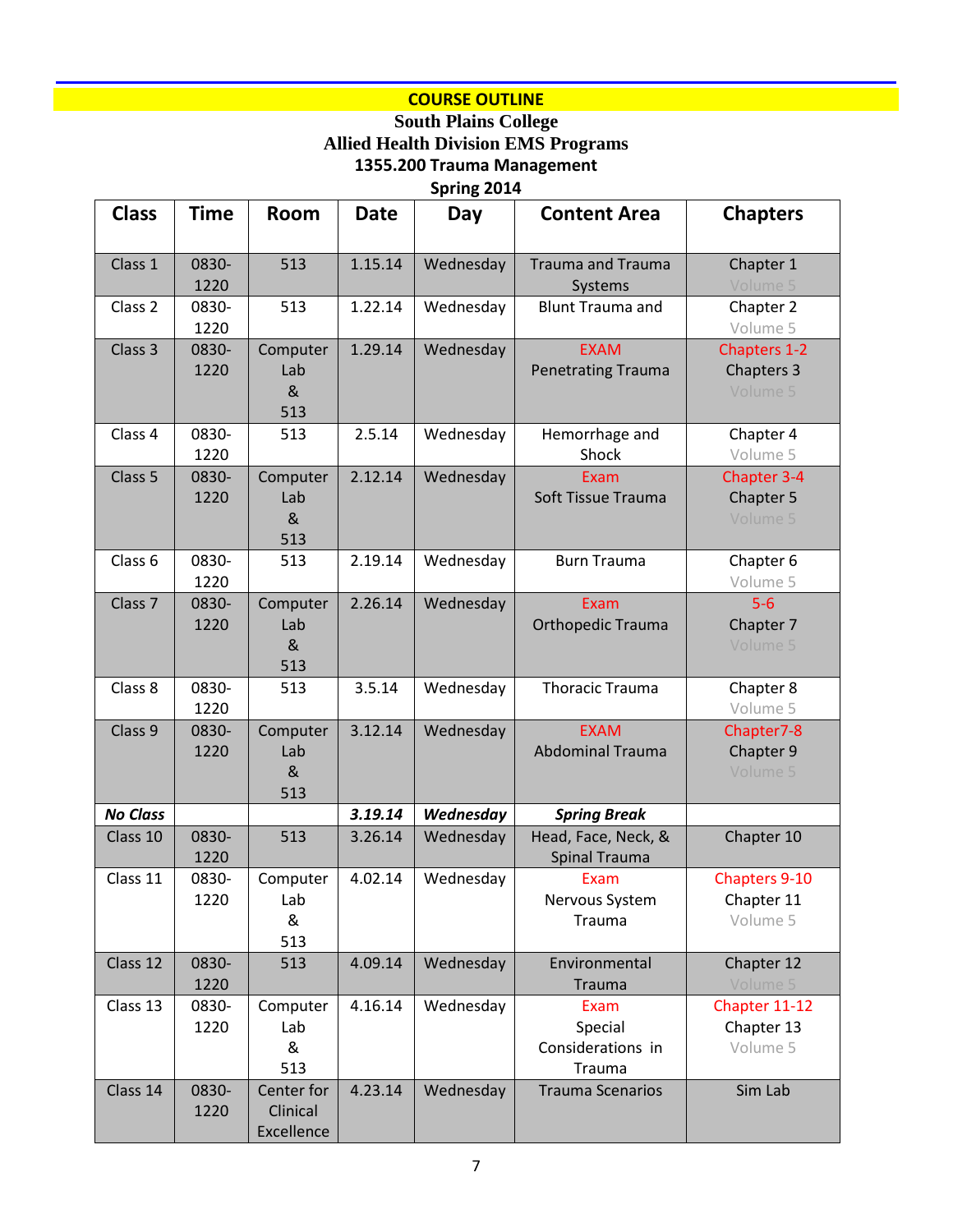|          | 0830- | Center for | 4.30.14 | Wednesday | <b>Trauma Scenarios</b>    | Sim Lab       |
|----------|-------|------------|---------|-----------|----------------------------|---------------|
| Class 15 | 1220  | Clinical   |         |           |                            |               |
|          |       | Excellence |         |           |                            |               |
| Class 16 | 0830- | Computer   | 5.05.14 | Wednesday | <b>Comprehensive Final</b> | Chapters 1-13 |
|          | 1220  | Lab        |         |           | <b>Exam</b>                | Volume 5      |
|          |       | &          |         |           |                            |               |
|          |       | 513        |         |           |                            |               |

April 22<sup>nd</sup> May 5<sup>th</sup>-9<sup>th</sup>

March19th Spring Break Last Day to Drop Classes Finals Week

## **ACCOMMODATIONS**

### **DIVERSITY STATEMENT**

In this class, the instructor will establish and support an environment that values and nurtures individual and group differences and encourages engagement and interaction. Understanding and respecting multiple experiences and perspectives will serve to challenge and stimulate all of us to learn about others, about the larger world and about ourselves. By promoting diversity and intellectual exchange, we will not only mirror society as it is, but also model society as it should and can be.

### **DISABILITIES STATEMENT**

Students with disabilities, including but not limited to physical, psychiatric, or learning disabilities, who wish to request accommodations in this class should notify the Special Services Office early in the semester so that the appropriate arrangements may be made. **In accordance with federal law, a student requesting accommodations must provide acceptable documentation of his/her disability to the Coordinator of Special Services.** For more information, call or visit the Special Services Office in rooms 809 and 811, Reese Center Building 8, (806) 885-3048 ext. 4654.

## **FOUNDATION SKILLS**

## **BASIC SKILLS–Reads, Writes, Performs Arithmetic and Mathematical Operations, Listens and Speaks**

F-1 Reading–locates, understands, and interprets written information in prose and in documents such as manuals, graphs, and schedules.

F-2 Writing–communicates thoughts, ideas, information and messages in writing and creates documents such as letters, directions, manuals, reports, graphs, and flow charts.

F-3 Arithmetic–performs basic computations; uses basic numerical concepts such as whole numbers, etc.

F-4 Mathematics–approaches practical problems by choosing appropriately from a variety of mathematical techniques.

F-5 Listening–receives, attends to, interprets, and responds to verbal messages and other cues.

F-6 Speaking–organizes ideas and communicates orally.

## **THINKING SKILLS–Thinks Creatively, Makes Decisions, Solves Problems, Visualizes and Knows How to Learn and Reason**

F-7 Creative Thinking–generates new ideas.

F-8 Decision-Making–specifies goals and constraints, generates alternatives, considers risks, evaluates and chooses best alternative.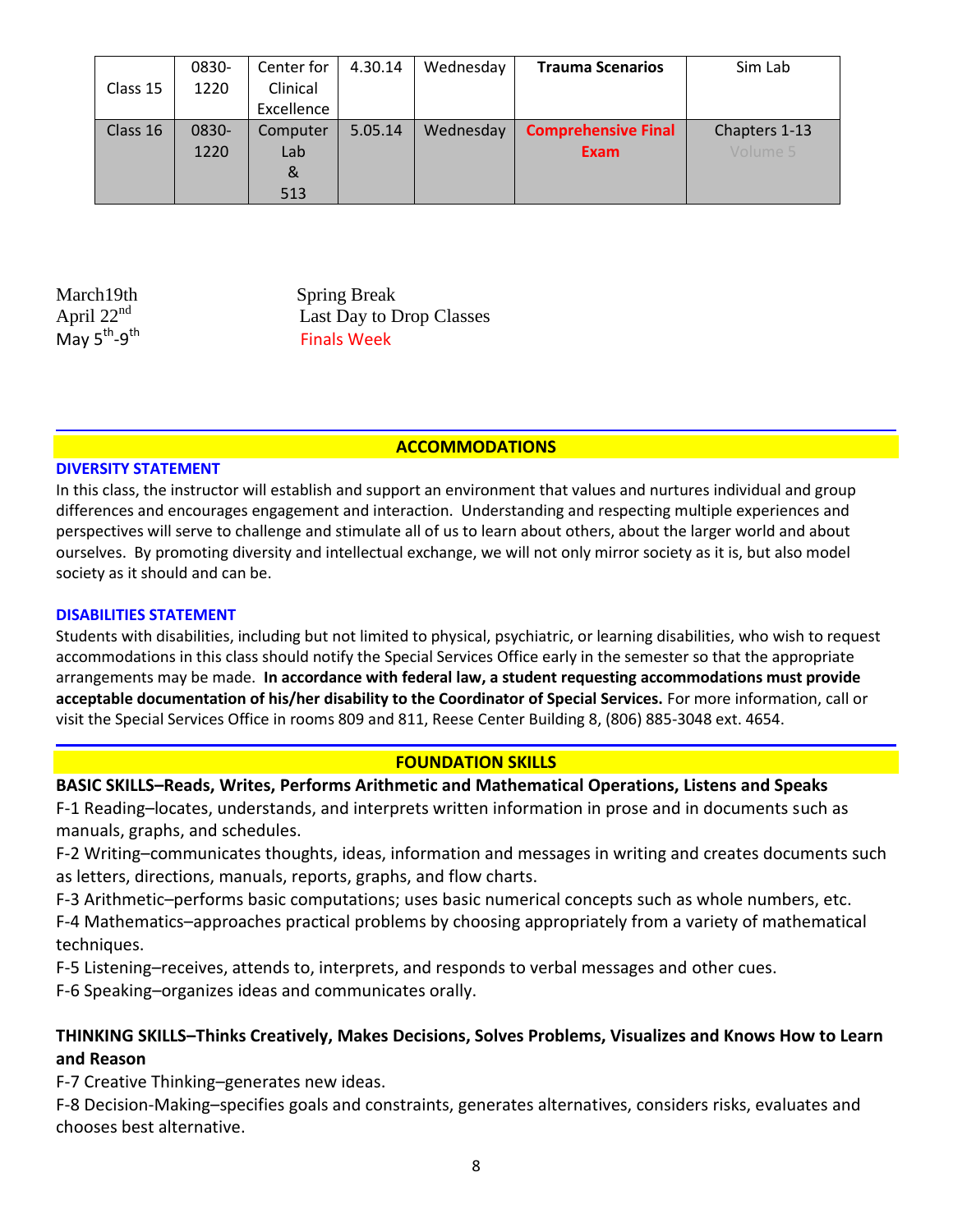F-9 Problem Solving–recognizes problems, devises and implements plan of action.

F-10 Seeing Things in the Mind's Eye–organizes and processes symbols, pictures, graphs, objects, and other information.

F-11 Knowing How to Learn–uses efficient learning techniques to acquire and apply new knowledge and skills. F-12 Reasoning–discovers a rule or principle underlying the relationship between two or more objects and applies it when solving a problem.

# **PERSONAL QUALITIES–Displays Responsibility, Self-Esteem, Sociability, Self-Management, Integrity and Honesty**

F-13 Responsibility–exerts a high level of effort and perseveres towards goal attainment.

F-14 Self-Esteem–believes in own self-worth and maintains a positive view of self.

F-15 Sociability–demonstrates understanding, friendliness, adaptability, empathy and politeness in group settings.

F-16 Self-Management–assesses self accurately, sets personal goals, monitors progress and exhibits selfcontrol.

F-17 Integrity/Honesty–A student chooses ethical courses of action.

# **SCANS COMPETENCIES**

C-1 **TIME** - Selects goal - relevant activities, ranks them, allocates time, prepares and follows schedules.

C-2 **MONEY** - Uses or prepares budgets, makes forecasts, keeps records and makes adjustments to meet objectives.

C-3 **MATERIALS AND FACILITIES** - Acquires, stores, allocates, and uses materials or space efficiently.

C-4 **HUMAN RESOURCES** - Assesses skills and distributes work accordingly, evaluates performances and provides feedback.

# **INFORMATION - Acquires and Uses Information**

- C-5 Acquires and evaluates information.
- C-6 Organizes and maintains information.
- C-7 Interprets and communicates information.
- C-8 Uses computers to process information.

# **INTERPERSONAL–Works With Others**

C-9 Participates as a member of a team and contributes to group effort.

C-10 Teaches others new skills.

C-11 Serves Clients/Customers–works to satisfy customer's expectations.

C-12 Exercises Leadership–communicates ideas to justify position, persuades and convinces others, responsibly challenges existing procedures and policies.

C-13 Negotiates-works toward agreements involving exchanges of resources; resolves divergent interests.

C-14 Works With Diversity–works well with men and women from diverse backgrounds.

# **SYSTEMS–Understands Complex Interrelationships**

C-15 Understands Systems–knows how social, organizational, and technological systems work and operates effectively with them.

C-16 Monitors and Corrects Performance–distinguishes trends, predicts impacts on system operations, diagnoses systems performance and corrects malfunctions.

C-17 Improves or Designs Systems–suggests modifications to existing systems and develops new or alternative systems to improve performance.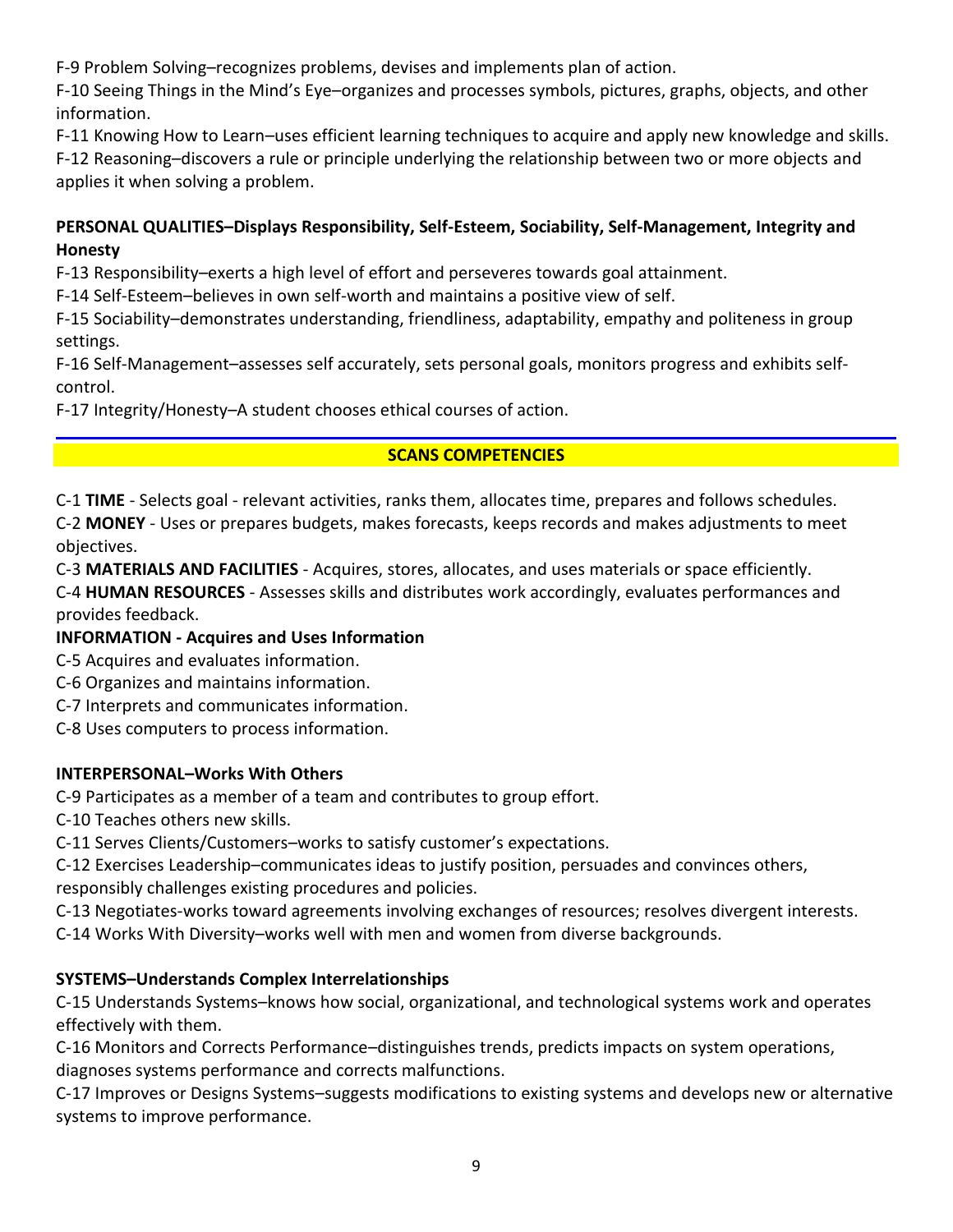# **TECHNOLOGY–Works with a Variety of Technologies**

C-18 Selects Technology–chooses procedures, tools, or equipment, including computers and related technologies.

C-19 Applies Technology to Task–understands overall intent and proper procedures for setup and operation of equipment.

C-20 Maintains and Troubleshoots Equipment–prevents, identifies, or solves problems with equipment, including computers and other technologies.